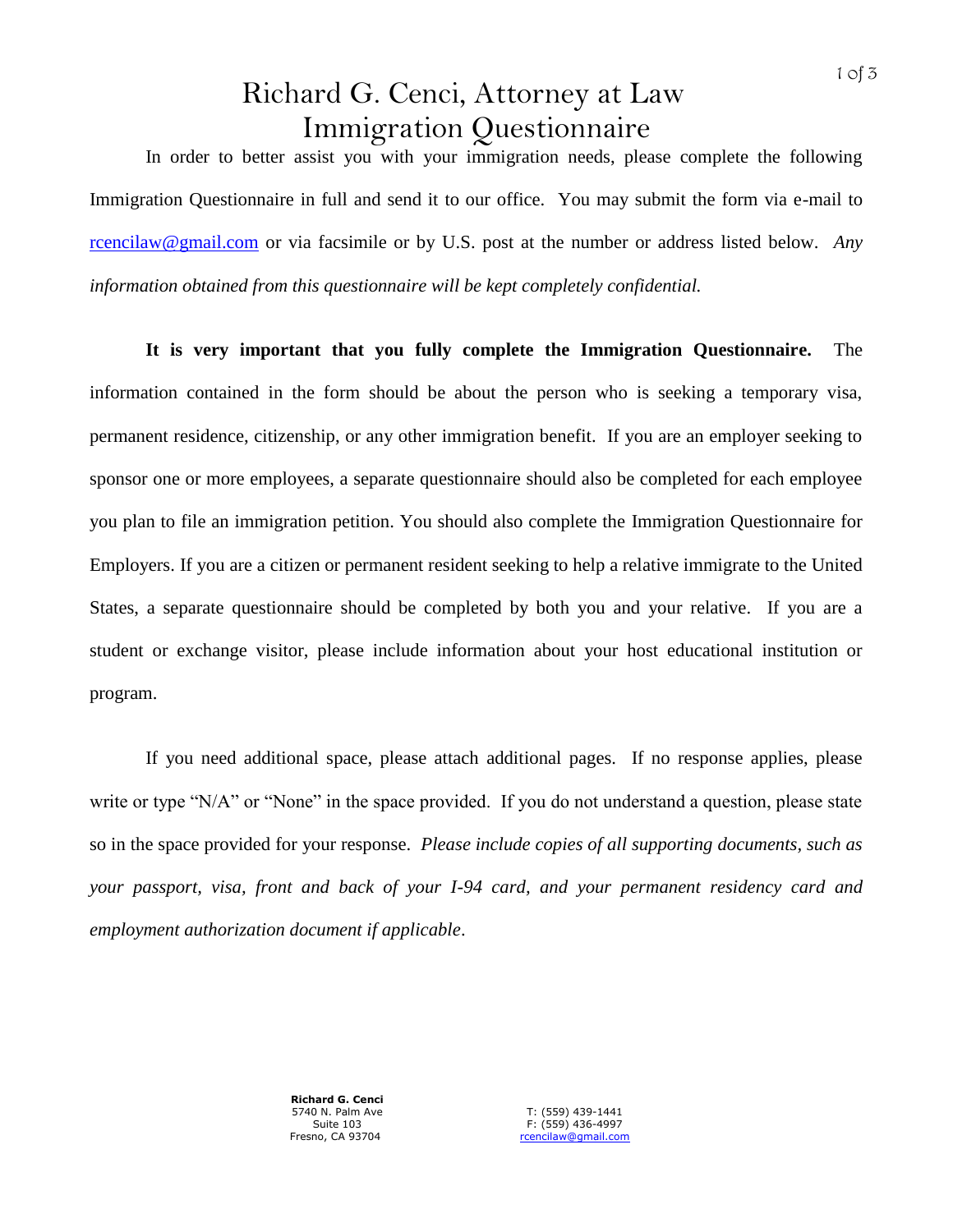|                                                                                                        |                           |             |                          |     |                | $2$ of $3$    |
|--------------------------------------------------------------------------------------------------------|---------------------------|-------------|--------------------------|-----|----------------|---------------|
| <b>Part A. Personal Information</b>                                                                    |                           |             |                          |     |                |               |
| 1. Current legal name (as shown on ID, Passport, or I-94 departure card)                               |                           |             |                          |     |                |               |
| First name                                                                                             | Middle name               |             | Family name              |     |                |               |
|                                                                                                        |                           |             |                          |     |                |               |
| 2. Other name used (including maiden name)                                                             |                           |             |                          |     |                |               |
|                                                                                                        |                           |             |                          |     |                |               |
| 3. Date of Birth                                                                                       | Month                     |             | Day                      |     | Year           |               |
| 4. Nationality                                                                                         |                           |             | 5. Citizenship (country) |     |                |               |
| 6. Place of birth                                                                                      |                           |             |                          |     |                |               |
| Town                                                                                                   | Province/State<br>Country |             |                          |     |                |               |
| 7. Home phone:                                                                                         | 8. Cell/Alternative phone |             |                          |     |                |               |
| 9. E-mail address                                                                                      |                           |             |                          |     |                |               |
| 10. Current residence address                                                                          |                           |             |                          |     |                |               |
|                                                                                                        |                           |             |                          |     |                |               |
|                                                                                                        |                           |             |                          |     |                |               |
| <b>Part B. Family Members</b>                                                                          |                           |             |                          |     |                |               |
| Are any of the following persons have U.S. Legal Permanent                                             |                           |             |                          | Yes | N <sub>o</sub> | <b>Status</b> |
| Residence or U.S. Citizenship (please indicate that person's status in                                 |                           |             |                          |     |                |               |
| the U.S.: i.e., U.S. legal permanent resident, U.S. citizen, visiting,                                 |                           |             |                          |     |                |               |
| studying, working, etc.)?                                                                              |                           |             |                          |     |                |               |
| Husband / Wife                                                                                         |                           |             |                          |     |                |               |
| Fiancé / Fiancée                                                                                       |                           |             |                          |     |                |               |
| Father / Mother                                                                                        |                           |             |                          |     |                |               |
| Son / Daughter                                                                                         |                           |             |                          |     |                |               |
| Brother / Sister                                                                                       |                           |             |                          |     |                |               |
|                                                                                                        |                           |             |                          |     |                |               |
| Part C. Sponsor or Petitioner (if not applicable skip this part)                                       |                           |             |                          |     |                |               |
| Please complete this part if you are a Sponsor or Petitioner of a person seeking immigration benefits. |                           |             |                          |     |                |               |
| 1. I am sponsoring (husband, wife, parent, brother, sister, child):                                    |                           |             |                          |     |                |               |
| 2. Has your relative ever been in the United States?                                                   |                           |             |                          |     |                |               |
| 3. Is your relative currently in the United States?                                                    |                           |             |                          |     |                |               |
| 4. Current legal name (as shown on the passport or I-94 departure card):                               |                           |             |                          |     |                |               |
| First name                                                                                             | Middle name               | Family name |                          |     |                |               |
|                                                                                                        |                           |             |                          |     |                |               |
| 5. Date of Birth:                                                                                      | Month                     |             | Day                      |     |                | Year          |
| 6. Country:                                                                                            |                           |             | 7. Citizenship:          |     |                |               |
| 8. Current address:                                                                                    |                           |             |                          |     |                |               |
|                                                                                                        |                           |             |                          |     |                |               |
| *Please note that a relative you are sponsoring should complete a separate questionnaire.              |                           |             |                          |     |                |               |
| <b>Part D. Arrival information</b>                                                                     |                           |             |                          |     |                |               |
| 1. Date and place of first arrival in U.S.:                                                            |                           |             |                          |     |                |               |
| Month, Day, Year:                                                                                      |                           | Place       |                          |     |                |               |
| 2. Date and place of last arrival in U.S.:                                                             |                           |             |                          |     |                |               |
|                                                                                                        |                           |             |                          |     |                |               |
| Month, Day, Year:                                                                                      |                           | Place       |                          |     |                |               |

**Richard G. Cenci**<br>
5740 N. Palm Ave<br>
Suite 103<br>
Fresno, CA 93704

T: (559) 439-1441 F: (559) 436-4997 rcencilaw@gmail.com